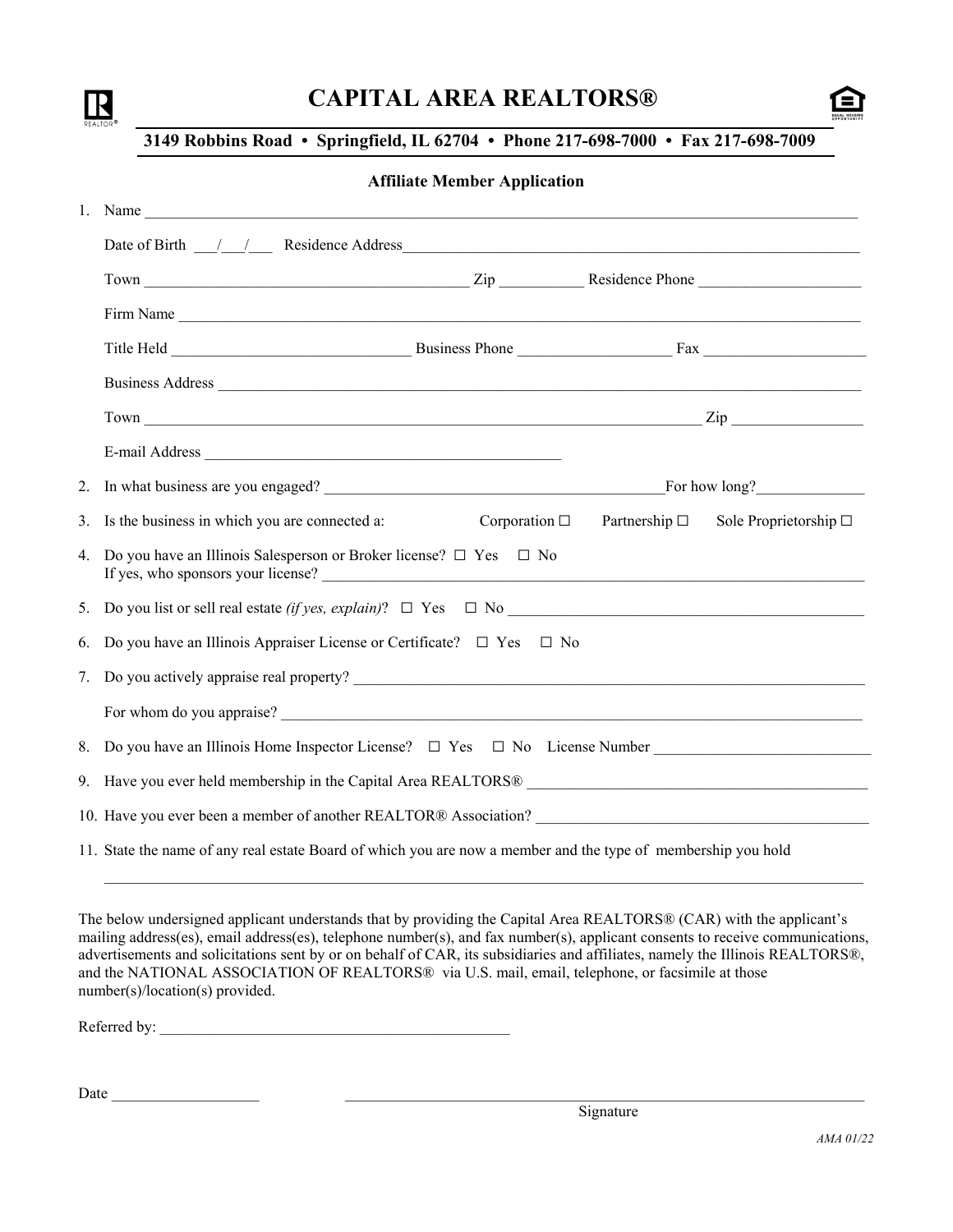### **Affiliate Membership Information**

 $\Box$  Affiliate Membership Dues. The first individual from a firm that joins the CAR must join as an "Affiliate" Member" (\$125) while subsequent individuals may join as a "Local" Affiliate Member (\$75). Affiliate membership in the Illinois REALTORS® is optional and includes the Illinois REALTOR® magazine and invitations at member's prices to conventions and meetings. This application must be accompanied by one year's dues prorated for the calendar year. The following includes the annual dues (local & state) through 2022. The dues are pro-rated quarterly. Dues for following years are due on or before August 1st of each year. All dues for the current year are NON-REFUNDABLE.

|                            | 1st Ouarter            | 2nd Ouarter         | 3rd Quarter                               | 4th Ouarter               |
|----------------------------|------------------------|---------------------|-------------------------------------------|---------------------------|
|                            | (January 1 - March 31) | (April 1 - June 30) | $(\text{July } 1 - \text{September } 30)$ | (October 1 - December 31) |
| Local-                     | \$125.00               | \$93.75             | \$62.50                                   | \$31.25                   |
| $*$ RPAC                   | 20.00                  | 20.00               | 20.00                                     | 20.00                     |
| <b>Total Due w/out IAR</b> | \$145.00               | \$113.75            | \$82.50                                   | \$51.25                   |
| IAR-                       | 35.00                  | 26.25               | <u>17.50</u>                              | 8.75                      |
| <b>Total Due with IAR</b>  | \$180.00               | \$140.00            | \$100.00                                  | \$60.00                   |

**\*RPAC: Fighting for YOU** - The REALTORS® Political Action Committee (RPAC) collects voluntary investments from members and uses those funds in a bipartisan manner to support pro-REALTOR® candidates for public office who help ILLINOIS REALTORS® win the fight on public policy issues affecting your business, including private property rights, government regulation of the industry, and taxes and fees affecting real estate. Contributions to RPAC are not deductible for federal income tax purposes. Contributions are voluntary and are used for political purposes. The amounts indicated are merely guidelines and you may contribute more or less than the suggested amounts. The National Association of REALTORS® and its state and local associations will not favor or disadvantage any member because of the amount contributed or decision not to contribute. You may refuse to contribute without reprisal. Up to thirty percent (30%) may be sent to National RPAC to support federal candidates and is charged against your limits under 2 U.S.C. 441a. A copy of our report filed with the State Board of Elections is (or will be) available on the Board's official websitewww.elections.il.gov or for purchase from the State Board of Elections, Springfield, Illinois. Except as may be required by state or federal law, the Illinois REALTORS® PAC (Illinois RPAC) is not required to refund political contributions. However, refund request will be considered on a case-by-case basis so long as they are received within 30 days of the contribution.

Affiliate Membership status may be granted to real estate owners and other individuals or firms, who, while not engaged in the real estate profession, have interests requiring information concerning real estate and are in sympathy with the objectives of the CAR.

The following are eligible to receive "comparable" or "sold" information as defined in the Bylaws of the Capital Area REALTORS®.

*"CAR members who do not hold a real estate, appraiser or property manager license and are actively engaged in mortgage financing are entitled to receive, by purchase or lease, information other than current listing information that is generated wholly or in part by the RMLS, including "comparable" information, "sold" information, and statistical reports. This information is provided for the exclusive use of CAR members and individuals affiliated with CAR members, who are also engaged in the mortgage lending business and may not be transmitted, re-transmitted, or provided in any manner to any unauthorized individual, office or firm, except as otherwise specified in the RMLS Rules and Regulations. CAR members who receive such information, either as a CAR service or through the RMLS, are subject to the applicable provisions of the RMLS Rules and Regulations whether they participate in the RMLS or not."*

I hereby make application for AFFILIATE membership in the CAR, in accordance with the Capital Area REALTORS® Bylaws currently in effect.

I agree to abide by all provisions of the Bylaws, and other published regulations CAR in force and as enacted or amended from time to time.

I consent that CAR may from the date of filing of the application and until final acceptance or rejection invite and receive information and comment about me from any member or other person.

I agree that any information and comment furnished to CAR by any person in response to such invitation shall be conclusively deemed to be privileged and not form a basis of any action for slander, libel, defamation or character or other tort.

I waive all claims against CAR, its officers, directors and employees arising out of any act in connection with this application.

'''''''''''''''''''''''''''''''''''''''''''''''''''''''''''''''''''''''''''''''''''''''''

| Please make your checks payable to:<br><b>Capital Area REALTORS® or CAR</b> |           |                                                 |  |  |
|-----------------------------------------------------------------------------|-----------|-------------------------------------------------|--|--|
|                                                                             |           | MasterCard $\Box$ Check $\Box$ #<br>Visa $\Box$ |  |  |
|                                                                             |           |                                                 |  |  |
| Exp. Date                                                                   | Name:     | Signature:                                      |  |  |
|                                                                             | Amount \$ | Date                                            |  |  |

**If you have any questions concerning this application please call Jen Kennedy at 217-698-7000.**